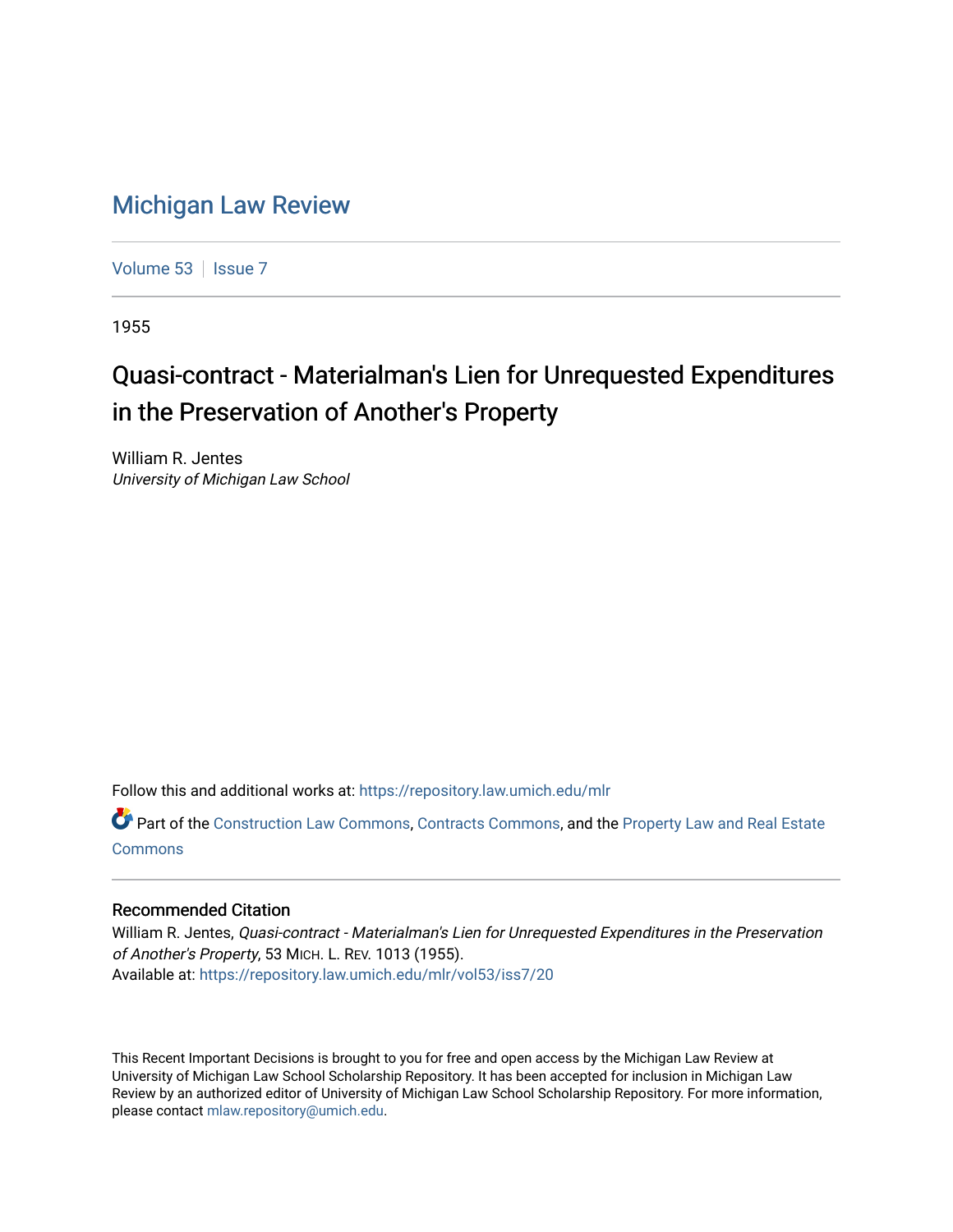QuAsr-CoNTRACT-MATERIALMAN's LI:EN FOR UNREQUESTED EXPENDITURES IN THE PRESERVATION OF ANoTHER's PROPERTY-Plaintiffs were employed to make improvements on defendant's building. While the work was in progress the roof was partially destroyed by fire through no fault of plaintiffs. Necessary repairs were made without the express consent of the defendant, who was in Europe and who had left no one in charge of the building to act for him. The trial court entered judgment foreclosing a materialman's lien given by statute to "any person who shall, under oral or written contract with the owner of any tract or piece of land, perform labor or furnish material for the . . • repair of any building . . . thereon."<sup>1</sup> On appeal, *held*, affirmed. Plaintiffs can foreclose a materialman's lien based upon a quasi-contractual claim for labor and materials furnished without request when such labor and materials were necessary for the preservation of the defendant's property. *Berry v. Barbour,* (Okla. 1954) 279 P. (2d) 335.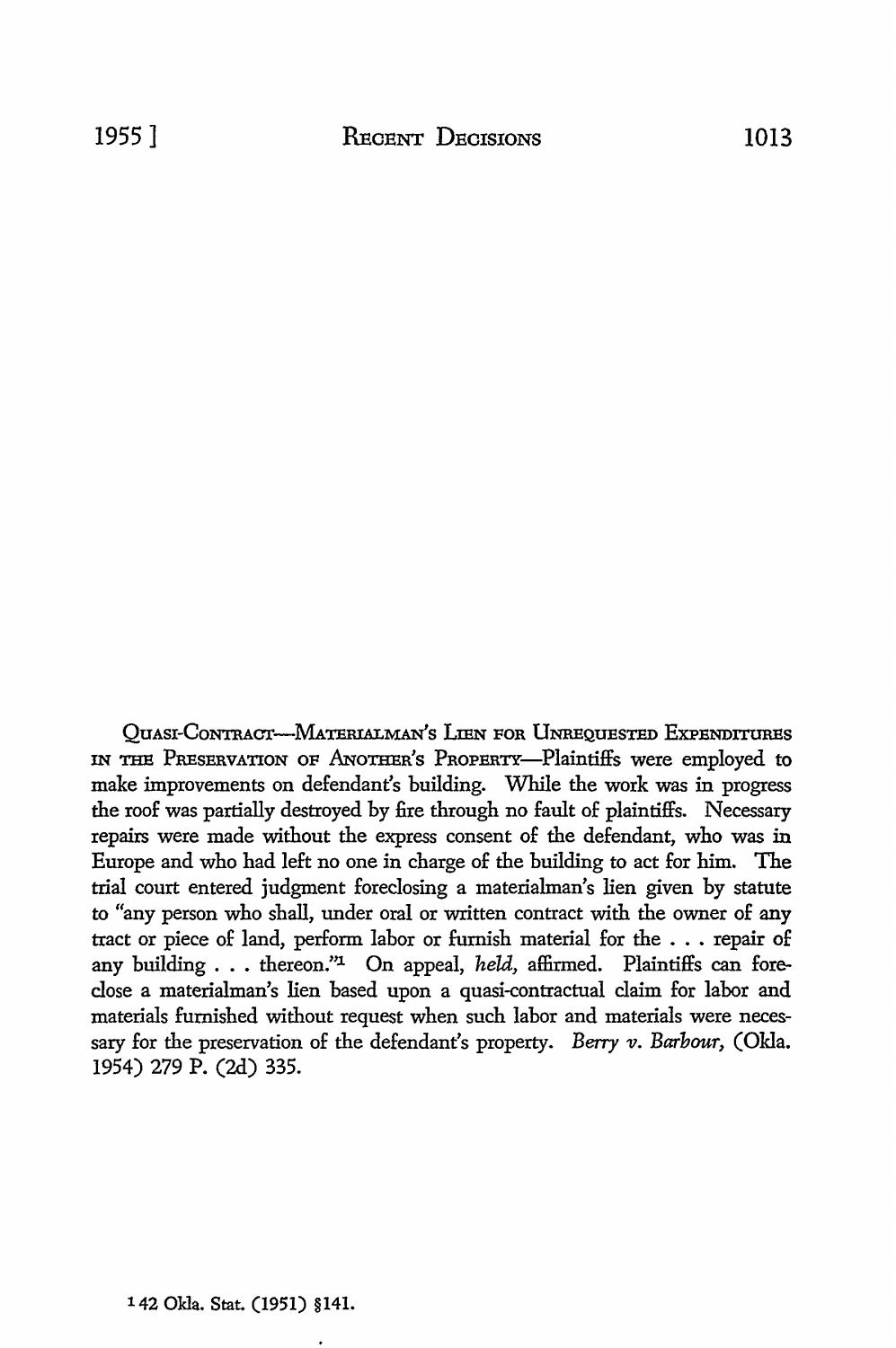In the absence of additional circumstances, Anglo-American courts have generally denied recovery to a party making improvements or repairs to the property of another without the latter's express or implied in fact consent. "Our whole attitude is that we require excuse and insist that it be good."2 The courts have advanced a number of arguments supporting their denial of relief: (I) property owners should not be forced to receive an unrequested benefit;8 (2) granting of recovery would induce intermeddlers to confer benefits indiscriminately; (3) persons conferring benefits should be presumed-and this has been made an irrebuttable presumption---to intend them as gifts;<sup>4</sup> and  $(4)$  recovery should not be based upon some abstract principle of "unjust enrichment."5 In spite of this general hesitancy to grant relief, there are decisions permitting quasi-contractual recovery where the benefit is bestowed under certain defined and limited circumstances. Thus recovery has been given in instances where a special public interest is involved in the maintenance of the property;6 where an emergency exists which endangers the property of another;<sup>7</sup> where an obligation is placed upon a particular class of persons to maintain the property of another, as in the case of bailees and finders;<sup>8</sup>or where, although there is no legal obligation, the person stands in such a relationship to the owner that the courts find him the party best fitted to preserve the property.<sup>9</sup> While these decisions indicate a willingness on the part of some courts to relax the general rule denying relief, there is considerable contrary authority in each instance. But even though these decisions do not establish exceptions to the general rule which are buttressed by a large body of authority, they do reveal that the courts will not always dismiss plaintiff's claim by referring to one of the first three reasons enumerated above. There is a recognition in these cases that in some circumstances a person conferring an unrequested benefit is neither acting "officiously" nor "gratuitously." Therefore, in analyzing the rationale for the general denial of relief, the controlling objection to granting recovery, though often unstated, seems to stem from an aversion to laying plaintiff's right to recover on the broad grounds of preventing "unjust enrichment." The restitutionary problem presented by the principal case is one where the courts cannot rely upon the familiar supports of mistake, misrepresentation, and duress. Consequently, they must advance their quasicontractual remedies into relatively uncharted areas where the only landmark

<sup>2</sup> Dawson, Unjust Enrichment 141 (1951).<br><sup>3</sup> Falcke v. Scottish Imperial Ins. Co., 34 Ch. D. 234 at 248 (1887).<br><sup>4</sup> Woodward, Quasi Contracrs §207 (1913).

<sup>5</sup>Holdsworth, "Unjustifiable Enrichment," 55 L.Q. REv. 37 at 51-53 (1939).

<sup>6</sup> Hope, "Officiousness," 15 CoRN. L.Q. 25 at 47-49 (1929). See also the treatment given by the court in Manhattan Fire-Alarm Co. v. Weber, 22 Misc. 729, 50 N.Y.S. 42 (1898).

 $7$  Hope, "Officiousness," 15 CoRN. L.Q. 25 at 38-41 (1929).<br>8 Andrews v. Keith, 168 Mass. 558, 47 N.E. 423 (1897); Kirk v. Smith, 48 Mont. 489, 138 P. 1088 (1914).

<sup>9</sup>In re Bryant's Estate, 180 Pa. St. 192, 36 A. 738 (1897), permitted an agent to recover in quasi-contract for expenditures made immediately after the principal's death in order to preserve the property of the estate. See also 30 HARv. L. REv. 402 (1917).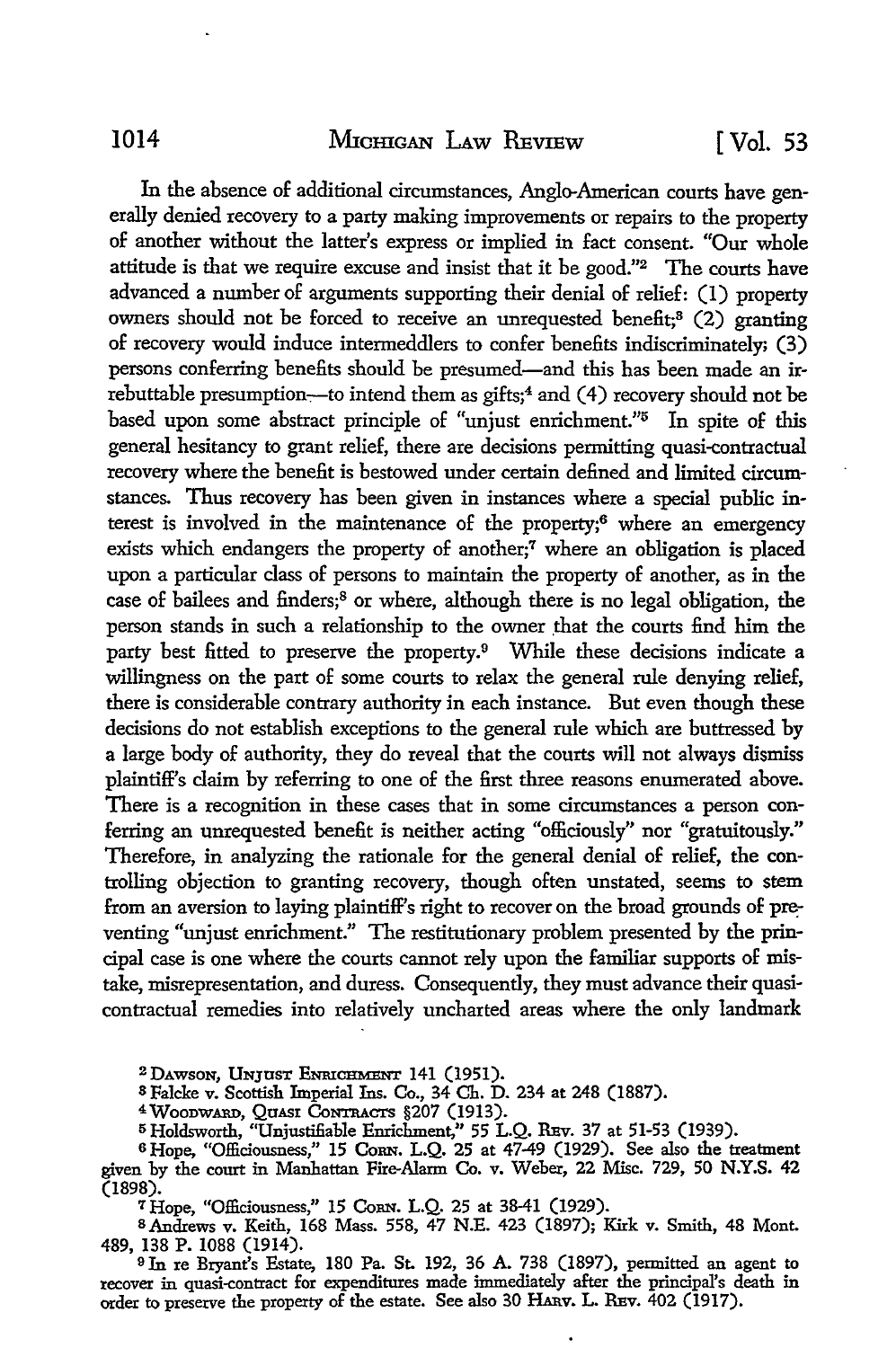for establishing relief is that of "unjust enrichment." It is true that there is comparative unanimity among the text-writers that recovery should be permitted in cases such as the present one,<sup>10</sup> but there is a dearth of case authority.<sup>11</sup> The reluctance of the courts is undoubtedly based upon a fear that such a broad test as "unjust enrichment" will result in the decision in each case being reached through the subjective moral determination of the judge and not in accordance with predictable or objective rules of law.<sup>12</sup> However, the courts need not deny recovery in a *particular* case solely because the *general* test of liability advanced is inadequate, being too broadly or indefinitely stated. There is no insuperable obstacle to the establishment of a test which will adequately

describe the particular circumstances in which recovery is given. The fact situation of the principal cases lies within that penumbra which the law first casts as it advances its judicial shadow over a field of action formerly governed solely by the community's pattern of conduct. It is an area in which the distinction between a moral and a legal right is unclear. But it is in such an area that it becomes apparent that the "law is also a conscious or proposed growth ... [and] the judge is directed to the attainment of the moral end and its embodiment in legal forms."13 It is clear that the community would not sanction the proposition that under all circumstances a person should be compelled to reimburse another for a benefit received regardless of any request. In an age of increasing interconnections between members of society, the autonomy of the individual is still recognized sufficiently to permit that much self-determination. But it is equally clear that there is an expectation that recovery should follow upon the performance of *certain* unrequested acts. The courts, recognizing this expectation, are beginning to establish the line between circumstances where legal relief will be given and those where it will not. The judicial rules defining that line are an attempt to prescribe some guidepost beyond mere "unjust enrichment," and the defining process is one of employing "experience developed by reason and reason tested by experience."14 As has been pointed out, those rules must be drawn from a limited number of decisions which advance beyond the general conservative approach to these cases. But they indicate that recovery may be allowed, as in the present case, when the owner of property receives and retains a material benefit conferred by another who intends to be recompensed and who stands in such a relationship to the property that he may reasonably make expenditures necessary for the preservation of the property before

10 RESTITUTION RESTATEMENT §117 (1937); WOODWARD, QUASI CONTRACTS §197 (1913); KEENER, TREATISE ON THE LAw OF QuAst·CoNTRAcrs 354 (1893); Thurston, "Recent Developments in Restitution: 1940-1947," 45 MICH. L. REv. 935 at 941-944 (1947).

<sup>11</sup>"The number of situations in which restitution has been permitted is surprisingly small." Reporters' Notes, REsTITm'ION REsTATBMBNT §117 (1937). But see Karon v. Kellogg, 195 Minn. 134, 261 N.W. 861 (1935), noted in 34 MrcH. L. REv. 577 (1936).

12 Holdsworth, ''Unjustifiable Enrichment," 55 L.Q. REv. 37 (1939). <sup>13</sup> CARDOZO, THE NATURE OF THE JUDICIAL PROCESS 105 (1921).

<sup>14</sup> Pound, Justice According to Law 60 (1951).